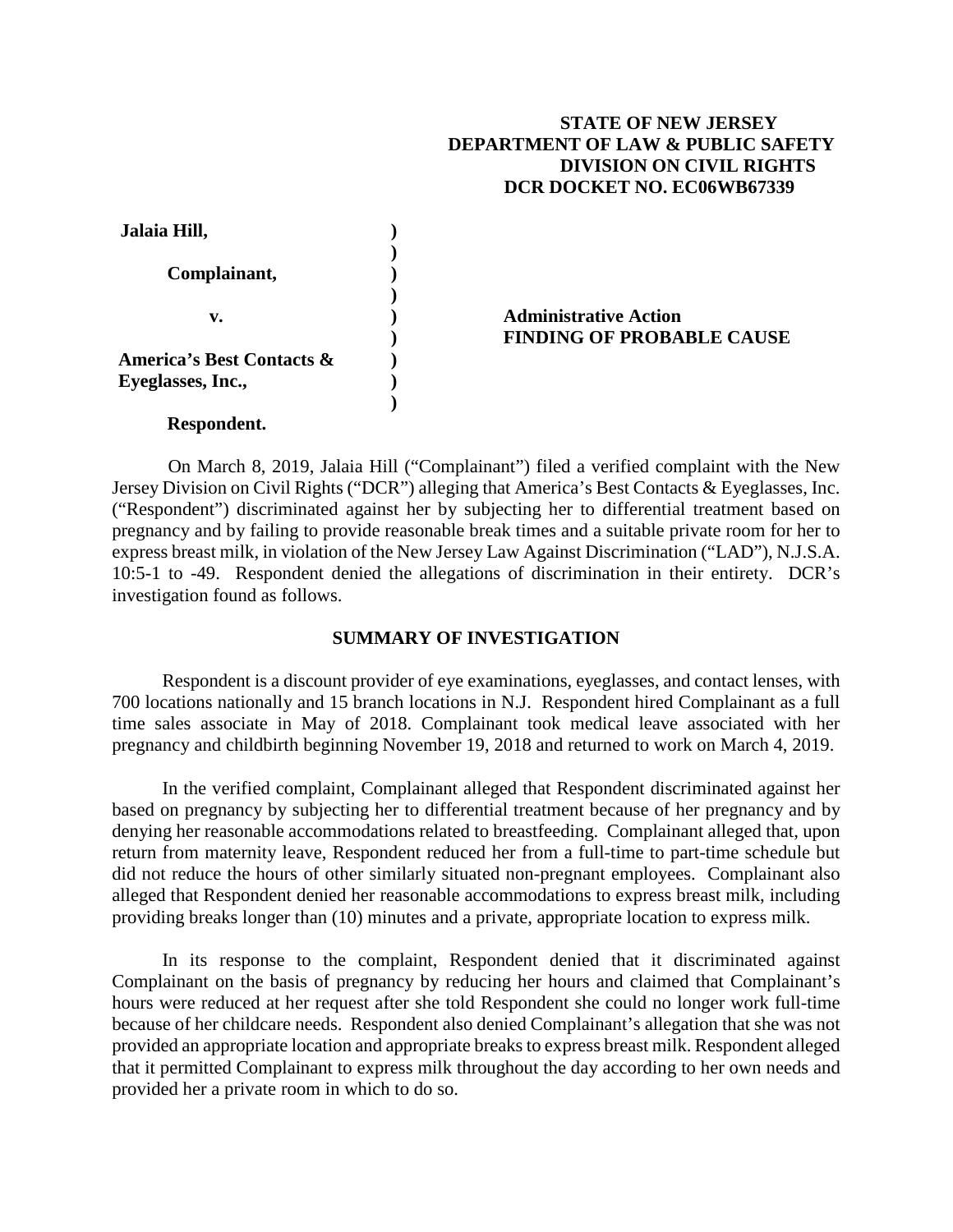## Disparate Treatment

Complainant told DCR that Respondent hired her as a full-time sales associate in May of 2018. Respondent paid Complainant hourly and she received commission on sales. Because she worked more than 30 hours a week, she was considered full time and received healthcare benefits for herself and her children. It is undisputed that Complainant was on maternity leave from November 19, 2018 through March 2019.

According to Complainant, in late February of 2019, she called her manager, David James, to tell him that she was ready to return to work and to ask that he put her back on the schedule full time. She alleged James told her that, initially, he could only give her part-time hours because another employee had taken over her hours while she was out on maternity leave. She further alleged James told her that the employee planned to leave the company in one week and after that, he would be able to return her to her full-time hours. Complainant agreed to work part time for the first week until the employee left and then assume her pre-maternity leave, full-time schedule.

Complainant told DCR that James told her that in order for him to permit her to come back on a part-time basis, she would have to sign a "Change in Availability" form but that it would only be in effect for one week. Complainant said that she agreed to sign the form, believing James' representations that it would be applicable for only a week. DCR reviewed the "Change of Availability" form, dated February 14, 2019, listing Complainant's availability as Monday–Friday 8:30 a.m.  $-4:30$  p.m.<sup>[1](#page-1-0)</sup> The form was signed by Complainant and James.

Complainant told DCR that, despite James' representations, she was never restored to fulltime status after she returned from maternity leave on March 4, 2019. Complainant alleged that she verbally requested that James restore her to full time several times and each time he told her to fill out a "Change in Availability" form. DCR reviewed the following "Change in Availability" forms, all of which were signed by both Complainant and James:

- Form dated February 14, 2019, listing Complainant's availability as "Mon.-Fri. 8:30 am – 4:30 pm. Effective date 2/14/18 [*sic*] (As soon as back from maternity leave)".
- Form dated February 26, 2019, listing Complainant's availability as "Monday (open to close<sup>[2](#page-2-0)</sup>) Tuesday (open to close) Wednesday  $8:30$ a.m.  $-5:30$  p.m. Thursday open  $-7:00$  p.m. Friday Open-7:00 p.m. Every other Saturday open to close."[3](#page-2-1)
- Form dated May 10, 2019 indicating, seeking "if possible off" Wednesday or able to leave at 5:00 due to court order."
- Form dated May 21, 2019 showing Complainant's availability as Monday – Saturday  $8:30$  a.m. to  $7:30$  p.m.

 <sup>1</sup> This schedule allows for a possible maximum of 40 hours per week.

<sup>&</sup>lt;sup>2</sup> Respondent's time sheets indicate that open to close is 8:30 a.m. to 7:30 p.m., which allows for a maximum of 11 possible hours.

<span id="page-1-0"></span><sup>&</sup>lt;sup>3</sup> This schedule allows for a maximum of 51 possible hours without Saturday and 62 possible hours with Saturday.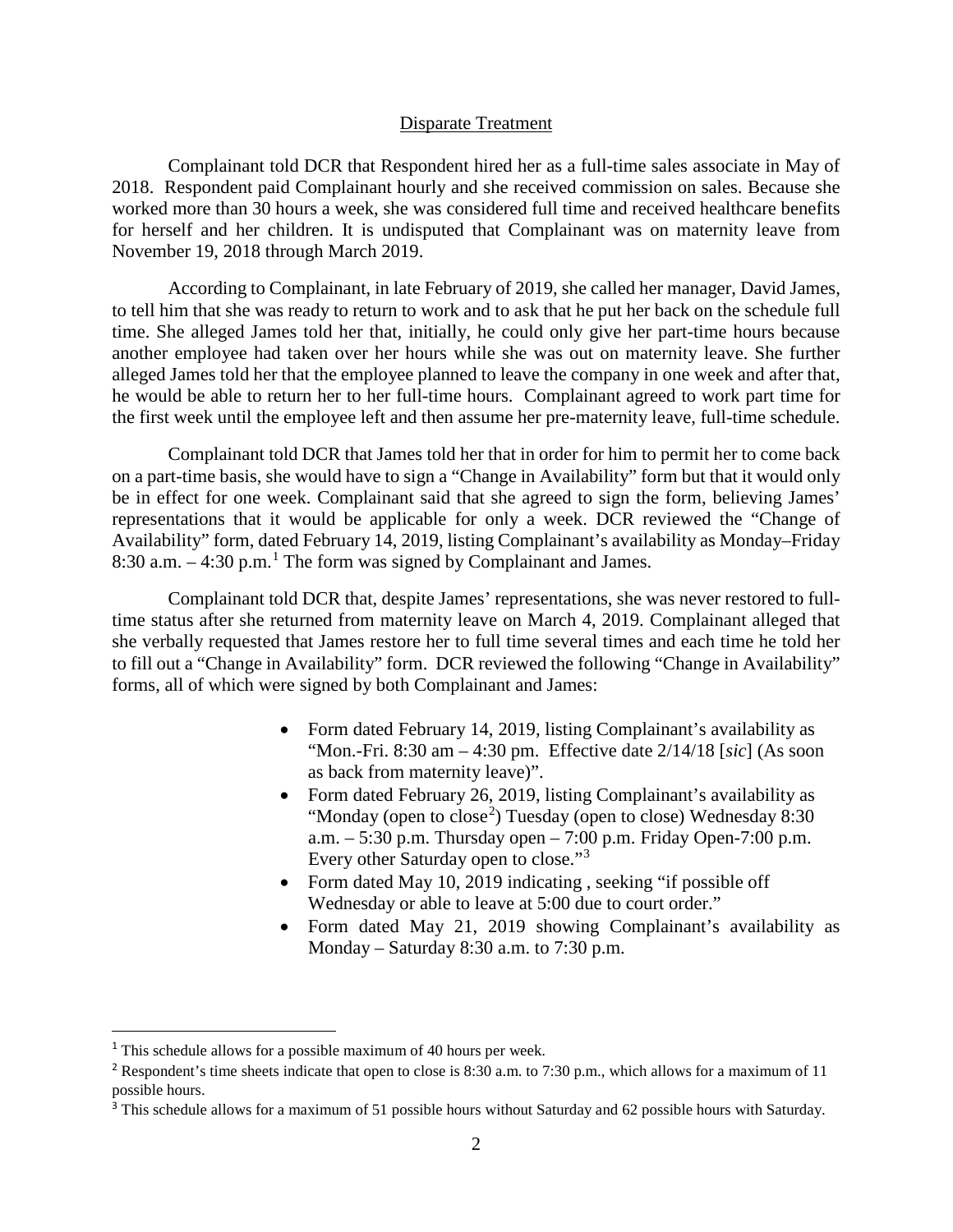Complainant told DCR that she discussed her need for more hours with James on multiple occasions and explained to him that if she did not receive full-time hours she would not be eligible for healthcare benefits or a Low Income Housing Tax voucher that she and her children relied on. Complainant alleged that James told her that she would be given a full-time schedule at some point in the future but would not tell her when. Complainant told DCR that because she never received her full-time hours, she lost healthcare for herself and her children and lost eligibility for her Low Income housing Tax voucher.

Complainant told DCR that the hours of other sales associates, who had not taken maternity leave and who did not require accommodations for breastfeeding, were not reduced from full to part time during the same period.

According to Respondent, James was transferred from the Burlington store to the Cinnaminson location in May of 2019. As part of the transfer, Allyson Mancuso, Respondent's District Manager, interviewed all of the employees at the Burlington store, including Complainant. Complainant alleged she told Mancuso that James had promised to restore her to her pre-maternity leave schedule but that he failed to do so. Complainant alleged Mancuso told her that Respondent did not have enough need at the Burlington store to offer Complainant full-time hours, but, if she wanted more hours, Mancuso could arrange it so that Complainant could pick up hours at Respondent's Cinnaminson or Audubon store locations. Complainant told Mancuso that she would not work for James again, so she would not work at the Cinnaminson store but that she was interested in the Audubon store. Complainant told DCR that Mancuso said that she would get back to her regarding hours at the Audubon location but that she never did.

According to Respondent, Miguel Manzano replaced James in June 2019. Complainant told DCR that she asked Manzano to be restored to full-time hours but he told her that the store did not have hours available for her at the time.

It is undisputed that Complainant resigned from Respondent on August 5, 2019. According to Complainant, though she did not mention it in her letter of resignation, she quit because she needed full-time hours to support her family and, despite her requests, Respondent would not restore her to a full-time schedule.

Complainant's last workday for Respondent was August 8, 2019. On August 12, 2019, Manzano filled out a "Voluntary Termination" form for Complainant, stating "gave one week notice and gave no reason. As far as I am aware, all was fine morale wise with me even assisting in her getting into the ophthalmic program." [*sic throughout*].

<span id="page-2-1"></span><span id="page-2-0"></span>DCR interviewed three of the employees at Respondent's Burlington store. All three told DCR that Complainant was a full-time employee before she went on maternity leave but that her hours were reduced to part time when she returned. In addition, all three told DCR Complainant was upset that her hours had been cut, and that she reported to them that she requested that her full-time schedule be restored.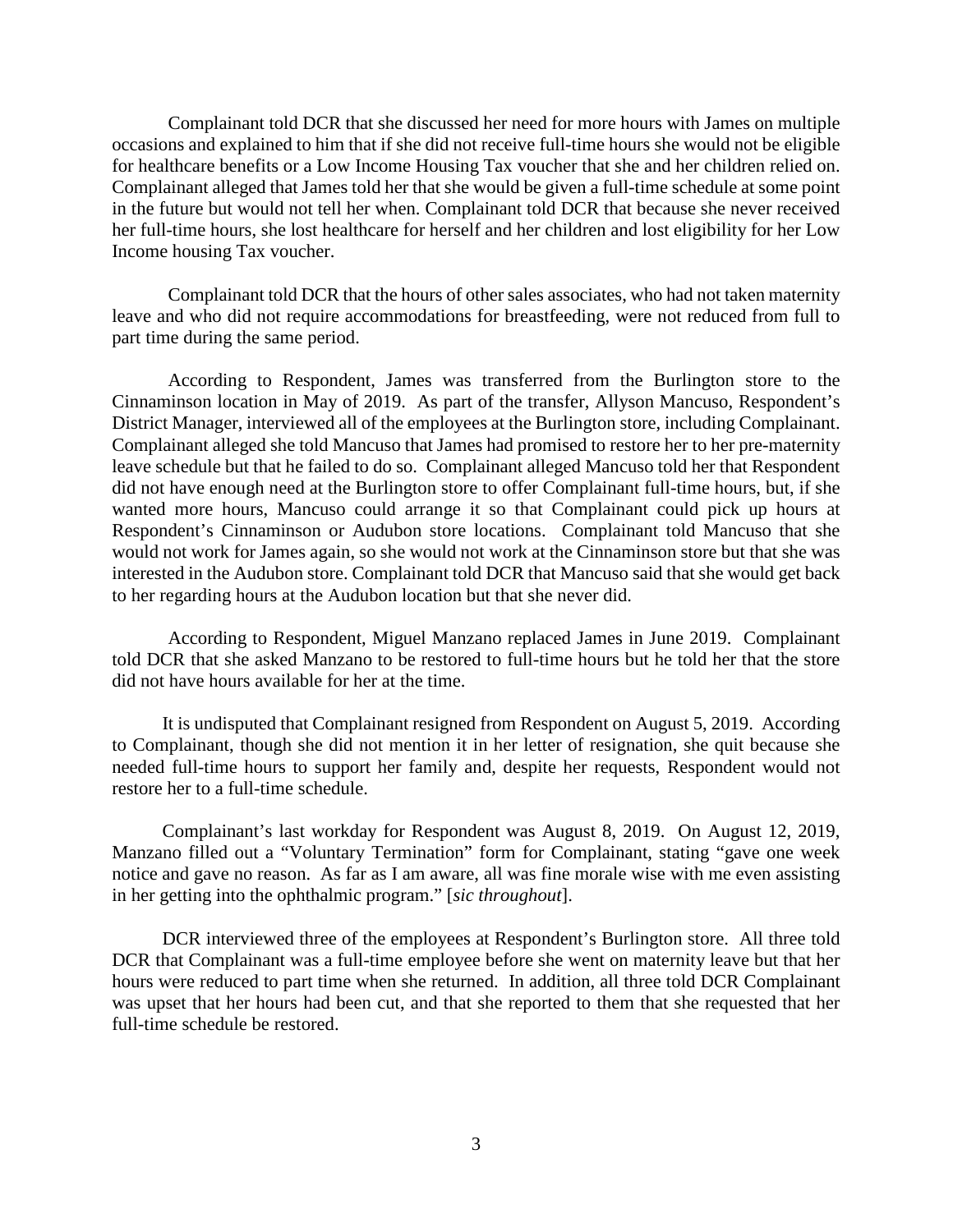Respondent provided DCR Complainant's time sheets which showed that, prior to maternity leave, Complainant worked an average of 34 hours per week but on return from leave she worked an average 28 hours per week. [4](#page-4-0)

During an interview with DCR, James denied Complainant's allegation that he told her he could not offer her full-time hours immediately when she returned from maternity leave or that he promised to increase her hours to full time once another sales associate left. James told DCR that when Complainant returned from maternity leave, she asked for part-time hours because she did not have the childcare coverage to come back full time. James said that because she was now moving from full to part time, she had to fill out a "change in availability form." James told DCR that Complainant told him she was trying to get back to full time because she needed her benefits but that she never explicitly asked for full-time hours or expressed an ability to work full time. James said he told Complainant that in order for him to increase her hours, she would have had to fill out another "change in availability" form, and that though he requested that she do so, Complainant never did. DCR presented James with two "change in availability" forms submitted by Complainant and signed and dated by James. James verified to DCR that it was his signature on both documents, but said he did not remember Complainant submitting these forms to him or signing them. James told DCR that regardless of whether she had requested more hours, Complainant was not eligible for full time because she had indicated on each form that she was not available on all nights and for the entire weekend and that, in order to be considered full time, an employee could not have any restrictions on their availability. James added that, even if she was eligible by virtue of an open schedule, the store did not have the hours for her given their staffing needs.

DCR interviewed Mancuso who said that only full-time employees receive healthcare benefits and, to be full time, an employee must work 30 hours per week and be available to open and close the store and be available on weekends. Mancuso said that Respondent made exceptions for employees who were attending an ophthalmology program and intended to continue to work for Respondent upon graduation. Mancuso said employees in this category did not have to have full availability without restriction to remain full time and continue to receive health benefits.

DCR reviewed Respondent's Health Benefits Policy, which states in relevant part:

A full-time associate is one who is consistently scheduled to work an average of 30 or more hours per week and is eligible for applicable associate benefits. An associate in this category may be classified as exempt (salaried) or nonexempt (hourly). A part-time associate is one who is consistently scheduled to work an average of less than 30 hours per week and may not be eligible for most associate benefits. Management should evaluate the necessity of a change in status when a full-time associate is averaging scheduled hours of less than 30 hours per week over a twelve-week period and the reduction is scheduled hours is expected to continue. Management should evaluate the

 <sup>4</sup> DCR calculated the pre- and post-maternity leave weekly averages based on the time sheets Respondent provided and determined that Complainant worked a weekly average of 32 hours/week before going on maternity leave and an average of 28 hours/week upon returning from maternity leave.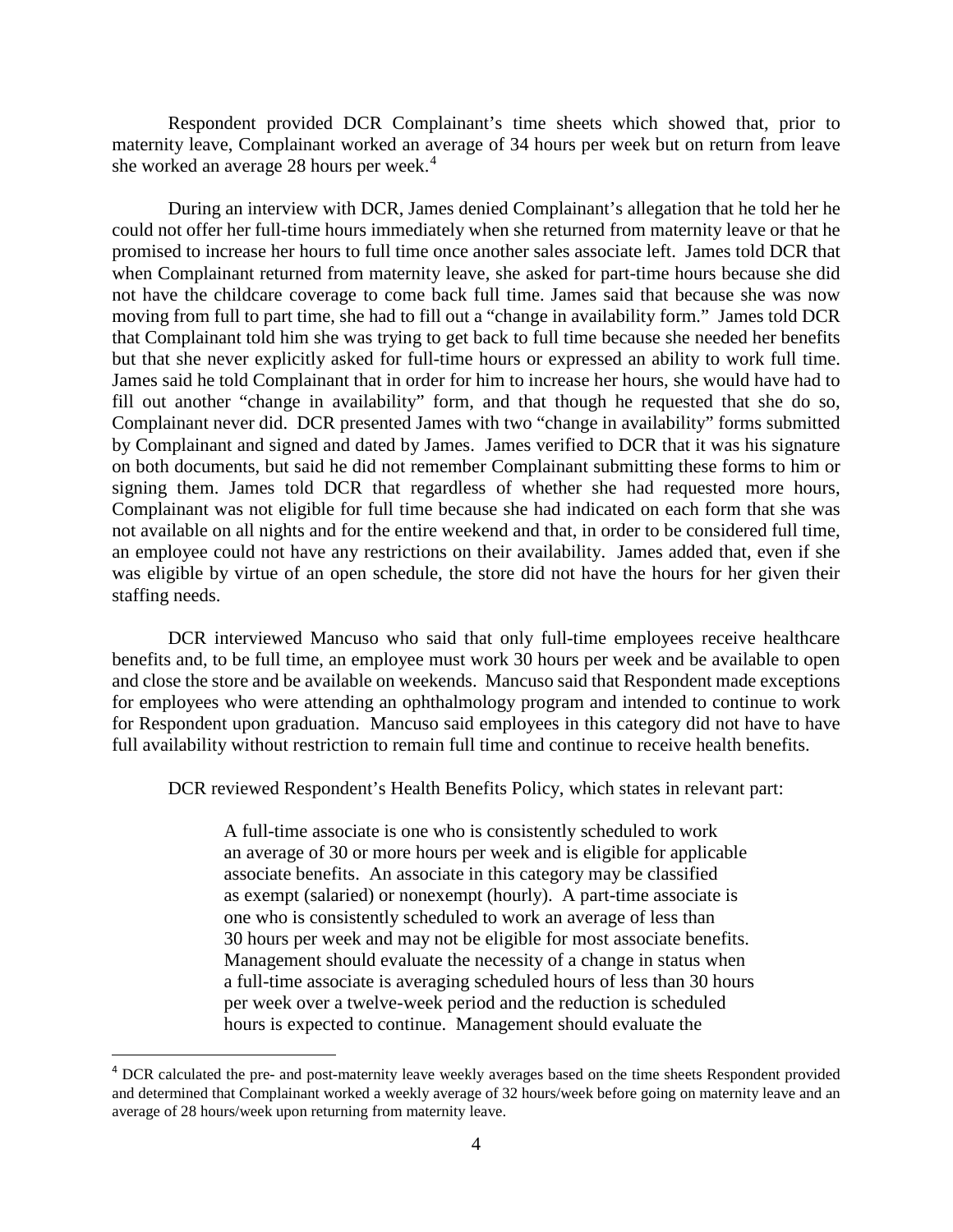necessity of a change in status when a part-time associate is averaging scheduled hours of 30 hours or more per week over a twelve week period and increase in scheduled hours is expected to continue.

Mancuso told DCR that Complainant had asked her for an increase in hours but that she did not explicitly ask for "full-time hours." Mancuso said she told Complainant Respondent could not provide her more hours at the Burlington location because there "was no need." Mancuso did not remember Complainant saying that she needed the hours in order to remain eligible for health benefits. Mancuso said she did not remember telling Complainant that she would work to get her more hours at the Audubon store, although she did say that getting employees more hours at different stores is something Respondent does in practice. Mancuso told DCR that neither Complainant nor James told her that James had promised Complainant that she would be restored to full-time status when she returned from maternity leave contingent on a sales associate leaving the company.

Manzano told DCR that when he replaced James as manager of the Burlington store he was told that Complainant was part time because of childcare needs and therefore he continued to schedule her part-time hours. Manzano told DCR that Complainant did ask him for more hours and he was able to give her a small increase, but not enough to make her full time. Manzano said that he told Complainant to submit a "change in availability" form, to receive more hours but that she never did. Manzano also told DCR that Complainant never told him why she resigned.

#### Reasonable Accommodation

Complainant told DCR that after her return from maternity leave she requested a suitable place to express milk. She told DCR that, because James initially failed to identify a location for her, she used a tiny utility closet. Complainant said that when she asked James for an accommodation, he directed her to use a utility room which did not have a lock, was filled with boxes of supplies, and was, according to Complainant, "unsanitary." Though she was able to take unmonitored pump breaks, because there was no lock on the door, she had no guarantee of privacy and people walked in on her while she was pumping breast milk. She also alleged James frequently told her to "hurry up and finish" while she was pumping because there were customers.

Complainant alleged that she told James about her need for privacy and a working lock on the door and that he said he would put in a maintenance request for a lock to be installed. According to records produced by Respondent, the lock was not installed until May 29, 2019. Complainant reported that a lock was installed only after District Manager Allyson Mancuso became aware of the situation. Before then, in order to ensure privacy while she pumped, Complainant barricaded the door with boxes of supplies or leaned against the door to prevent others from entering.

<span id="page-4-0"></span>DCR interviewed three of Respondent's employees at the Burlington store regarding Complainant's allegation that she was not provided a clean, private room to pump her breast milk. All three employees said that while James was General Manager, Complainant pumped in the supply room, a room that was described as being full of boxes and which did not have a lock on the door. Two of the employees told DCR that they had accidently walked in on Complainant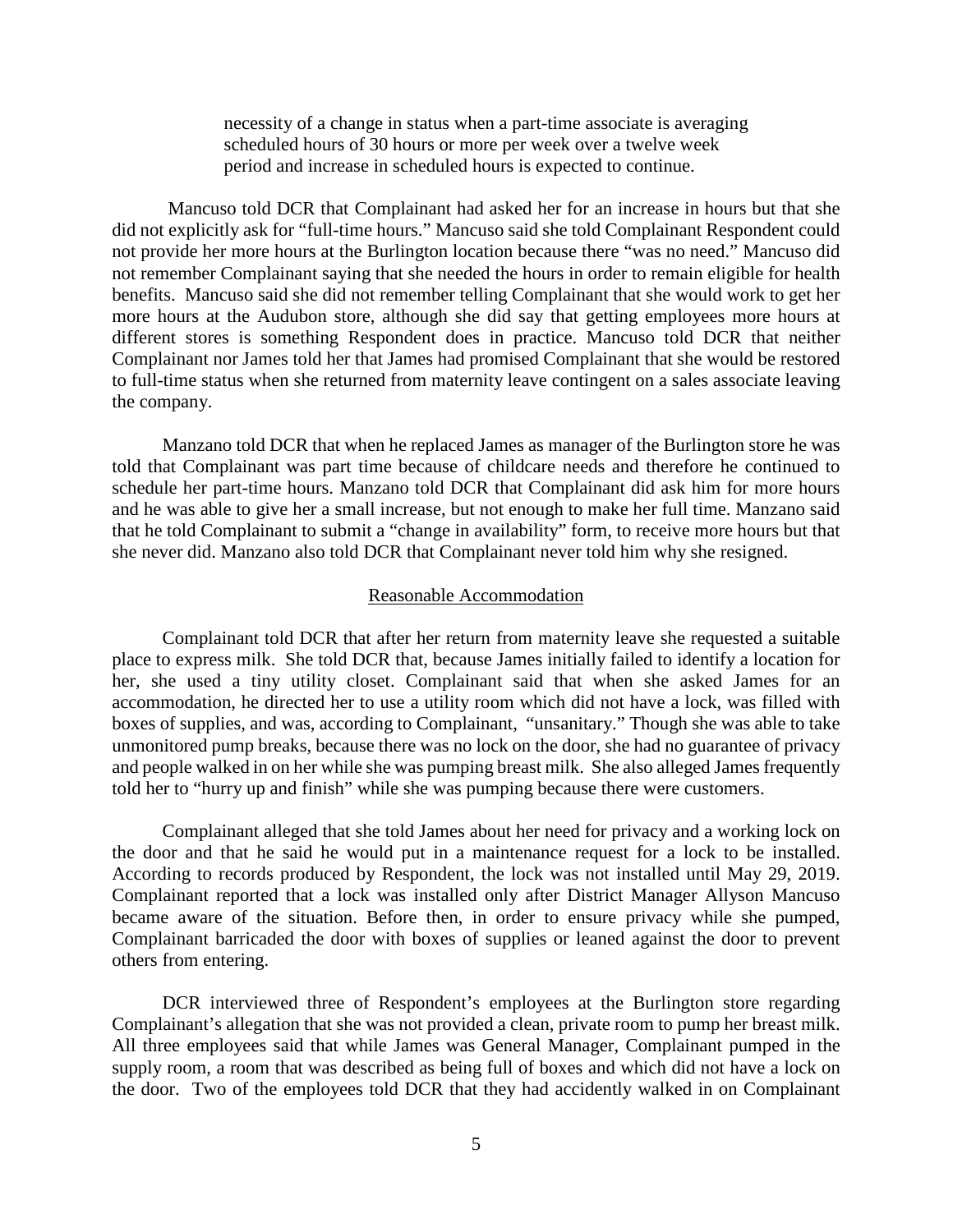while she was pumping breast milk because there was no lock. All three employees told DCR that they were aware that Complainant had asked James to install a lock and that he told her that he had made a request to maintenance. All three corroborated Complainant's statement that a lock was not installed until after District Manager Allyson Mancuso visited the store.

During an interview with DCR, James said he did not offer Complainant a suitable, private room to pump her breast milk because he thought she would find a place to do so. James admitted that the room Complainant used to express milk did not have a lock and told DCR he did not know that he was required to provide her a lock on the door. James said he knew the room was available and he assumed that's where she would go, but he did not instruct her to use it. James told DCR that Complainant never complained to him about the conditions in the room or that it did not have a lock. James said that there was a small amount of stock in the room but he would not describe it as "unsanitary." He said that he knew that Complainant needed to pump and that he permitted her pump breaks when she needed them. He told DCR he never heard Complainant or anyone else complain that they had walked in on Complainant while she was pumping. James denied he ever told Complainant to "hurry up" while she was pumping. James said that when Complainant asked him to install a lock on the door he put the request in for maintenance to install it, but that it was not installed until after he was transferred to a different store.

During an interview with DCR, Respondent's District Manager, Mancuso said she first learned that Complainant had complained about not having a private room with a locking mechanism in which to express breast milk when she met with employees at the Burlington store. Mancuso told DCR that Complainant reported to her that there was no lock on the door and that she had complained to James about the lack of privacy but that nothing was done to remedy the situation. Mancuso said she understood this did not comply with the law so she had a lock installed.

Respondent provided DCR an invoice of the lock installation which indicates that it was ordered on May 22, 2019 and installed on May 29, 2019. Complainant told DCR that the lock was not immediately installed when she brought the issue to Mancuso, but was installed some time later while when Manzano took over the General Manager position.

### **ANALYSIS**

At the conclusion of an investigation, the DCR Director is required to determine whether "probable cause exists to credit the allegations of the verified complaint." N.J.A.C. 13:4-10.2(a). "Probable cause" for purposes of this analysis means a "reasonable ground of suspicion supported by facts and circumstances strong enough in themselves to warrant a cautious person in the belief that the [LAD] has been violated." N.J.A.C. 13:4-10.2(b). If DCR determines that probable cause exists, then the complaint will proceed to a hearing on the merits. N.J.A.C. 13:4-11.1(b). However, if DCR finds there is no probable cause, then that determination is deemed to be a final agency order subject to review by the Appellate Division of the Superior Court of New Jersey. N.J.A.C. 13:4-10.2(e); R. 2:2-3(a)(2).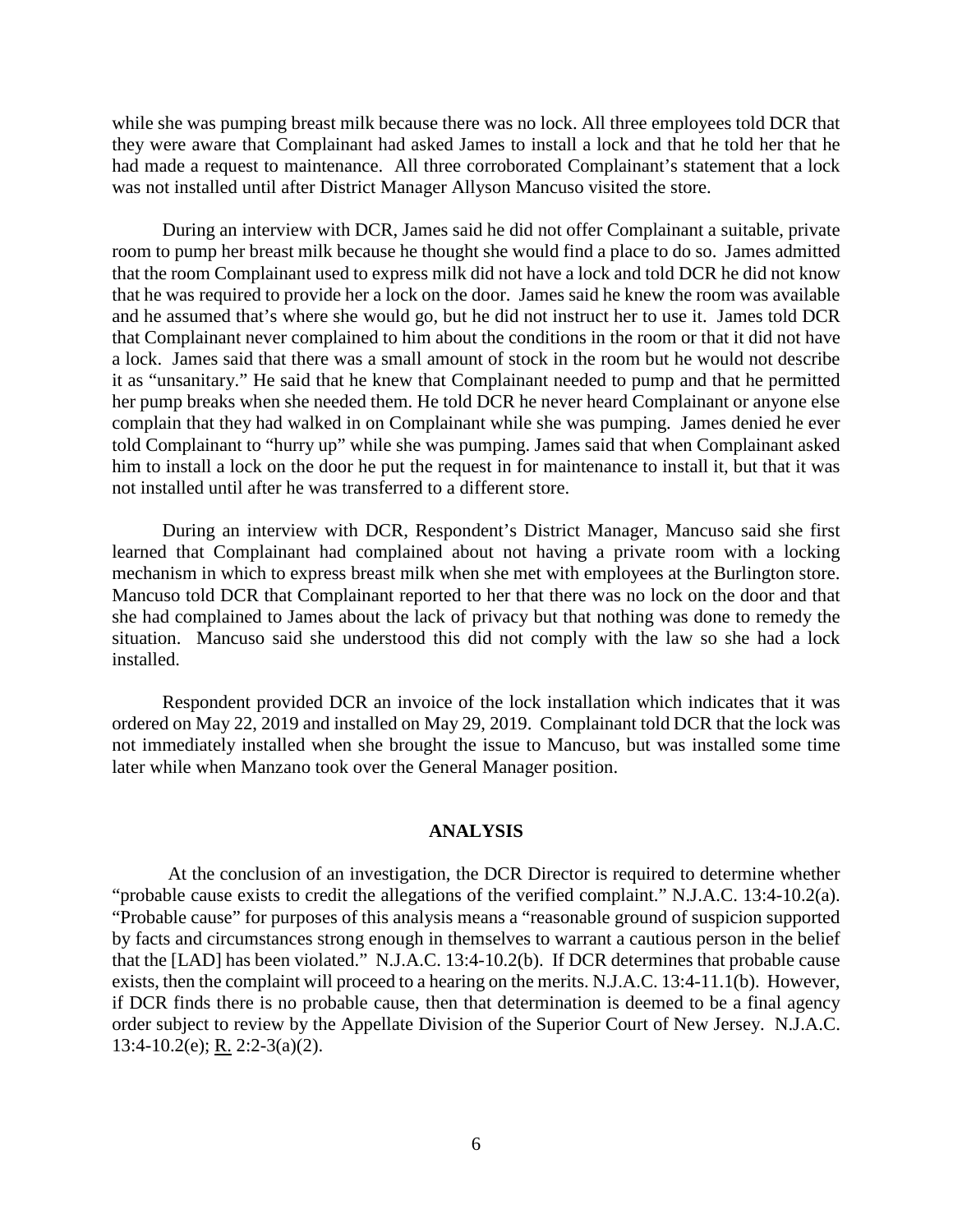A finding of probable cause is not an adjudication on the merits. Instead, it is merely an initial "culling-out process" in which the Director makes a threshold determination of "whether the matter should be brought to a halt or proceed to the next step on the road to an adjudication on the merits." *Frank v. Ivy Club*, 228 N.J. Super. 40, 56 (App. Div. 1988), *rev'd on other grounds*, 120 N.J. 73 (1990), *cert. den.*, 498 U.S. 1073. Thus, the "quantum of evidence required to establish probable cause is less than that required by a complainant in order to prevail on the merits." *Ibid*.

## Differential Treatment

The LAD makes it unlawful to fire, refuse to hire, or otherwise discriminate in the "terms, conditions or privileges of employment" based on pregnancy. N.J.S.A. 10:5-12(a)

Here, the investigation found sufficient evidence to support a reasonable suspicion that Respondent discriminated against Complainant when it failed to restore her to full-time status when she returned from maternity leave. According to information provided by Respondent, employees who work an average of 30 hours or more per week are considered full time and are entitled to health benefits. There is no dispute here that, prior to her maternity leave, Complainant worked more on average more than 30 hours per week, and was considered full time and eligible for health benefits but after she returned from maternity leave, she worked less than 30 hours per week on average and was not entitled to health benefits.

During the course of DCR's investigation Respondent shifted its rationale for Complainant's lack of hours after her return from maternity leave. First, Respondent told DCR that Complainant specifically requested a part-time schedule when she returned from maternity leave stating that she was having difficulty arranging childcare.<sup>[5](#page-8-0)</sup> Respondent told DCR that if Complainant wanted full-time hours, she was required to submit a "change in availability form." Documentary evidence submitted by Respondent, however, shows that Complainant submitted several "change in availability forms" all of which show that she was available to work more than 30 hours per week. Specifically, the February 14, 2019 form shows that Complainant was available Monday – Friday, 8:30 a.m. to 4:30 p.m.; the February 26, 2019 form shows that she was available from opening to closing on Mondays, Tuesdays, and every other Saturday, and from 8:30 a.m. to 5:00 p.m. on Wednesday, opening until 7:00 p.m. on Thursday and Friday; the May 10, 2019 form shows that Complainant had "open" availability with a note asking for either all day off on Wednesday or permission to leave at 5:30"; the May 21, 2019 form shows that Complainant was available Monday – Saturday, 8:30 a.m. to 4:30 p.m. All of the forms are signed and dated by both Complainant and James. The timing of the two February forms provides some support for Complainant's statements that James had her fill out a form when she returned from maternity leave and another when she said James was to return her to full-time hours. In addition, witnesses

 <sup>5</sup> Whether Complainant had asked for part-time hours when she returned from work or whether James told Complainant that restoring her to full time was contingent on another employee leaving the company is disputed by the parties. It is noted that Complainant could have been given a fulltime schedule in accord with her "change in availability" forms, where she would have consistently been scheduled for an average of over 30 hours per week; i.e., she thus considered full time and eligible for health benefits.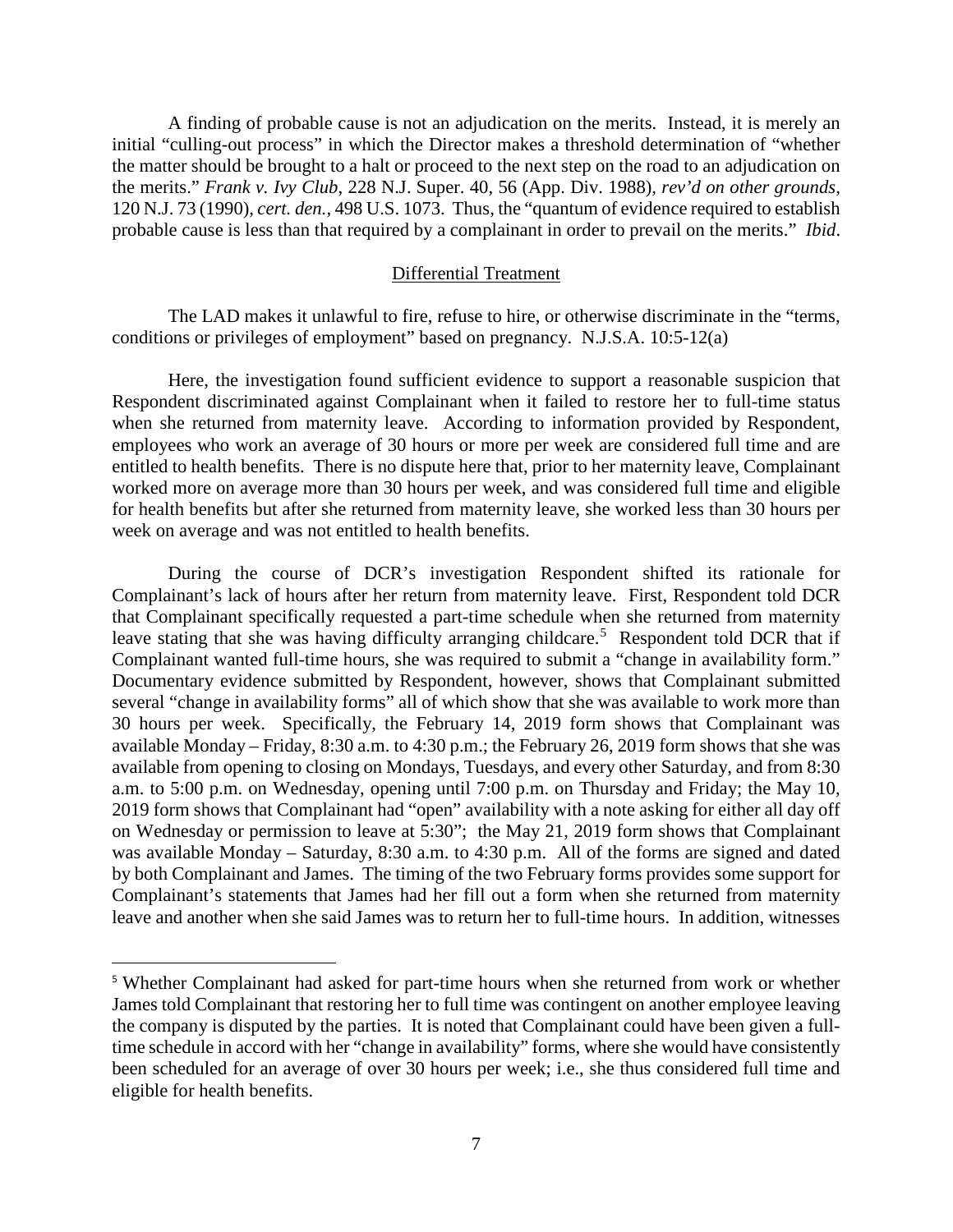interviewed by DCR corroborated Complainant's assertion that she asked James for more hours when she returned from leave.

Next, during his interview with DCR, James told DCR that Complainant did ask for more hours, saying that she needed to be eligible for health benefits. James suggested to DCR, however, that although Complainant asked for more hours in order to be eligible for health benefits, she did not ask explicitly for "full-time" hours. Since, according to Respondent's policy, eligibility for health benefits is dependent on full-time status, James' rationale is a distinction without a difference. Moreover, as Complainant averaged 28 hours per week after her maternity leave, only two more hours per week would have made her eligible for benefits as a full-time employee.

Respondent also asserted that, even though Complainant's "change in availability" forms evidenced availability for more than 30 hours per week, she did not have "full availability" and that only employees with full availability were eligible to be full time and enjoy health benefits. However, the requirement that in order to be considered "full time" an employee must have no restrictions on their availability to work was not initially stated by Respondent and is not reflected in Respondent's written policies.<sup>[6](#page-8-1)</sup>

In addition, the investigation revealed that, in practice, Respondent grants exceptions to the requirement that in order to be entitled to health benefits, an employee must work an average of 30 hours per week. Specifically, Mancuso told DCR that supervisors can and do grant exceptions to ophthalmology students on staff who intend to work at Respondent after graduation. Respondent told DCR that employees on staff during the relevant time were, in fact, granted this exception, and were entitled to health benefits even though they worked less than 30 hours per week on average. Respondent offered no explanation why it could not grant an exception for Complainant, particularly given that she was classified as full time prior to maternity leave, that she requested to be returned to full-time hours after her leave, and her time records showed that she worked an average of 28 hours per week after she returned from maternity leave, only 2 hours short of eligibility for health benefits.

Last, the investigation showed that, during the relevant time, Complainant was the only employee to have her status reduced from full time to part time.

In sum, the investigation found sufficient evidence to support a reasonable suspicion that Respondent discriminated against Complainant by refusing to restore her to full-time status after she returned from maternity leave. At this threshold stage, there is sufficient basis to warrant "proceed[ing] to the next step on the road to an adjudication on the merits." *Frank v. Ivy Club*, 228 N.J. Super. 40, 56 (App. Div. 1988). Therefore, the Director finds probable cause to support Complainant's allegation of pregnancy discrimination.

### Milk Expression

<sup>&</sup>lt;sup>6</sup> It is also noted that Complainant did not have "full availability" prior to her maternity leave, since she had days listed where she was not available until 12:30 pm, but nonetheless had a fulltime schedule.